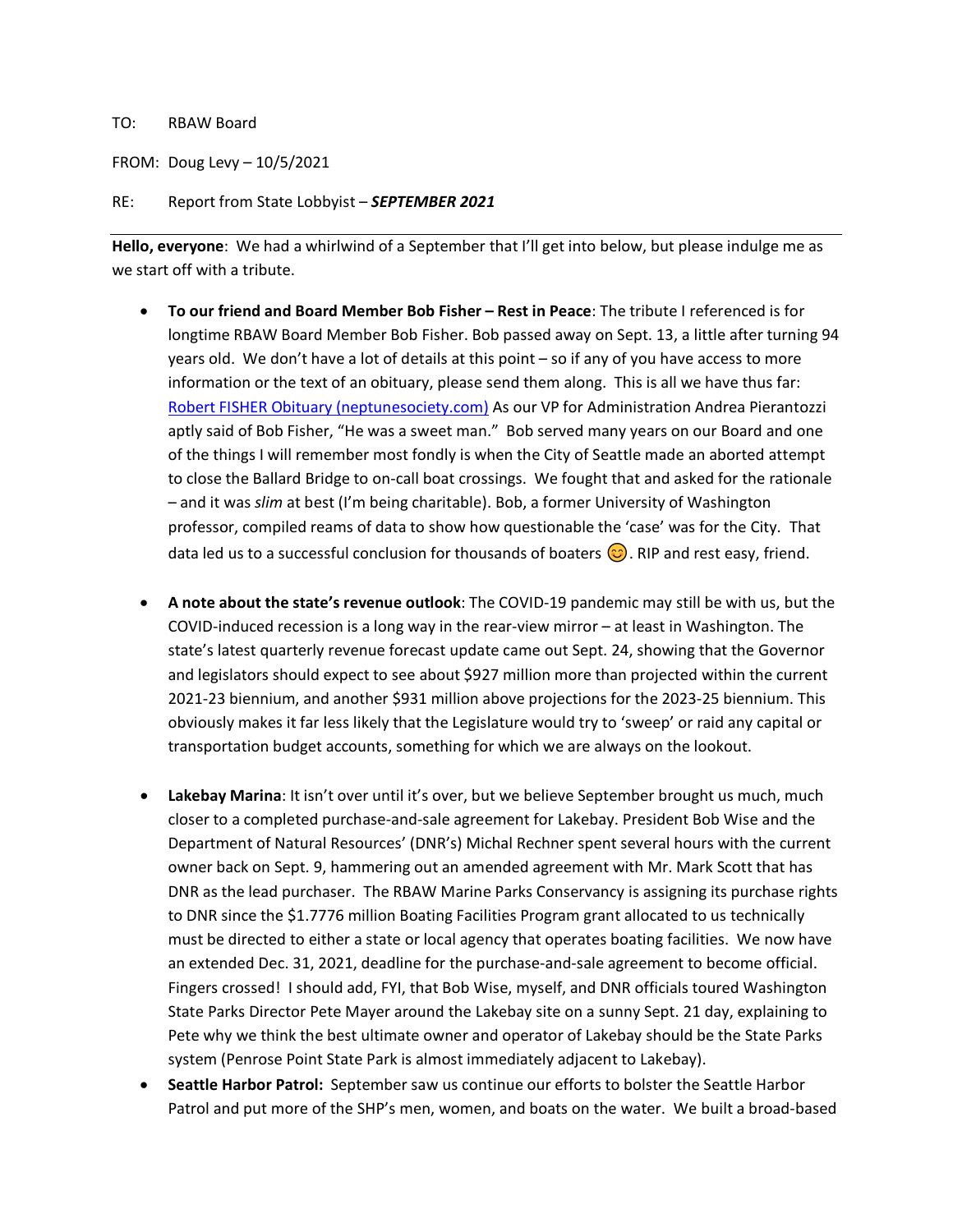coalition, met with the Acting Police Chief and Mayor Durkan's office, and combined on the drafting of an op-ed piece that ran in the *Seattle Times* (online Sept. 12, print edition Sept. 13): [An underfunded Seattle Harbor Patrol needs public support | The Seattle Times](https://www.seattletimes.com/opinion/an-underfunded-seattle-harbor-patrol-needs-public-support/) In October, we will be meeting with several Seattle City Council Members to push for a provision in the Mayor's budget that will allow the City to hire back some 125 law enforcement officers – ad to ask for some of those FTEs to be directed toward Harbor Patrol. I want to give thanks to Sail Sandpoint executive director and RBAW Board Member Seth Muir for co-authoring the op-ed piece!

- **DNR's Derelict Vessel Removal Program:** We have been pushing DNR for years to look at new ways to more sustainably run the DVRP, especially since about ¾ of the Agency's biennial funding (\$1.44M) comes from the \$3-per-vessel equivalent that boaters pay toward the derelict vessel program when they establish or renew annual registrations. DNR has now decided to pursue an Agency Request bill in 2022 that would re-direct up to \$5 million of the Watercraft Excise Tax from the State General Fund to the DVRP. We see some key reasons to support this, but we also have heard some concerns and criticisms, including from Board Treasurer Loyd Walker. We will discuss this issue further at our Oct. 7 virtual Board Meeting.
- **Watercraft Excise Tax Depreciation Schedule**: While we're on the subject of the Watercraft Excise Tax, another important note: We've helped harness a coalition of folks to push back on some initial changes the Department of Revenue was prepared to make the depreciation schedule the state uses to assess the annual Watercraft Excise Tax. The state hasn't adjusted that schedule since 2010, even though DOR technically has statutory authority to adjust it each year. DOR began a rule-making this summer to adjust the WET depreciation schedule, and its *initial* draft of a new schedule led us to testify with strong criticism. That initial schedule would have had boats holding almost 100 percent of their value for the first few years! Our testimony, and a coalition letter we authored, led DOR to do a *revised* draft schedule that does a much better job of reflecting boat values over the first 10-15 years of a vessel's life. However, we still had strong concerns about the revised schedule's impact on older vessels, leading us to testify again at an August public hearing and author a second coalition letter which is attached to this report. I want to thank RBAW Members who have paid close attention to this issue and helped us make our case!
- **Donating to the RBAW Marine Parks Conservancy when you pay your vessel registration renewal online? We're looking into it**! One potential 2022 legislative item we are exploring involves the donation opportunity given to boaters to donate funds to a charitable cause when they renew their vessel registration online. We have learned that as a result of legislation enacted in 2010 (RCW 88.02.580), boaters who renew their vessel registration online are given the option of donating to the Grays Harbor Historical Seaport or the Steamer Virginia V Foundation. So, what if they could also donate to RBAW's Marine Parks Conservancy? President Bob Wise and I had a positive conversation with Senate Ways & Means Chair Christine Rolfes (D-Bainbridge Island/23<sup>rd</sup> Dist.) on that very topic on Sept. 23, and at the Senator's